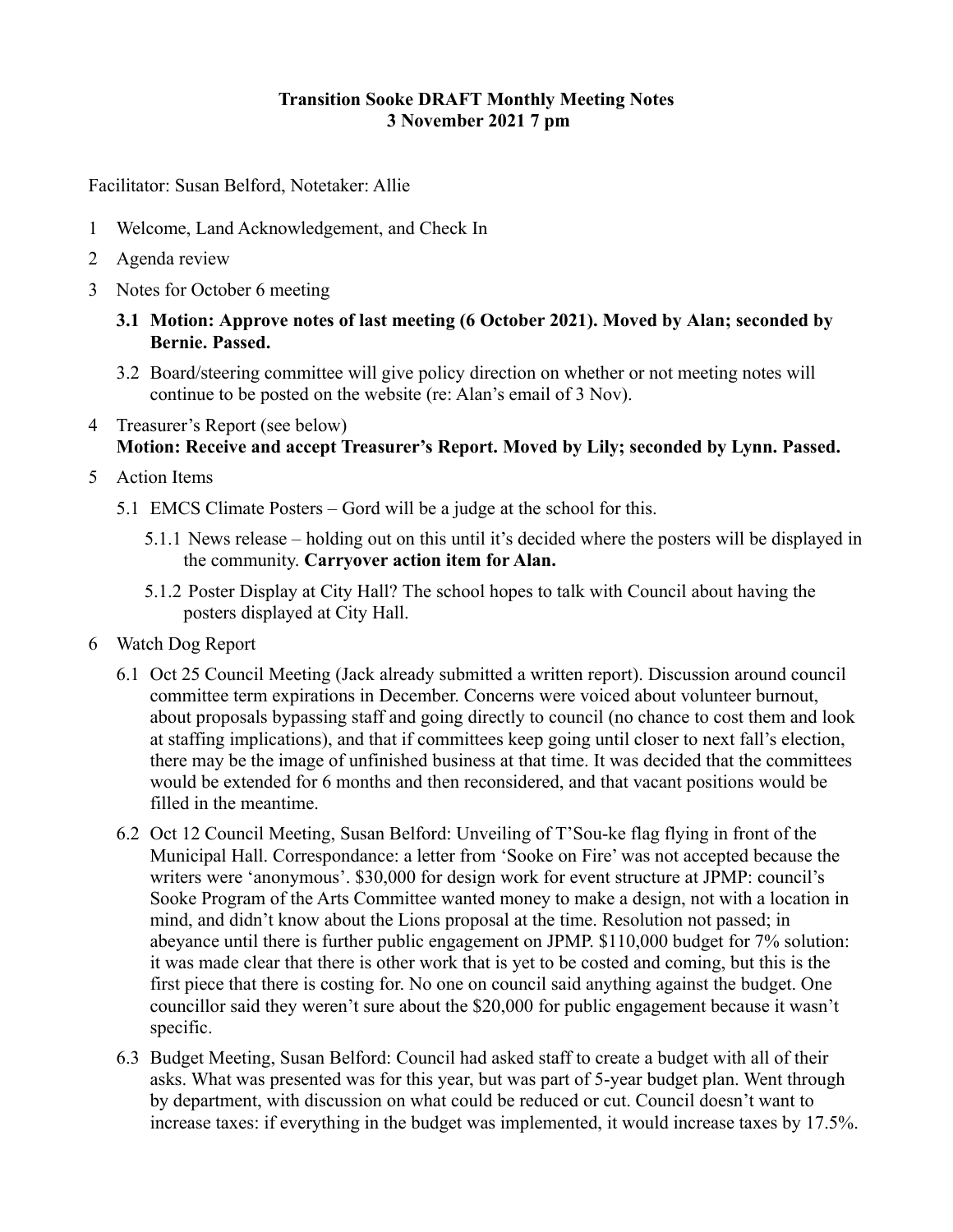No decisions were made. Susan Belford, Alan Dolan, Bernie Klassen, Anna Russell, Beth Lange, and Diane Bernard all addressed Council on the Climate Action budget.

- 7 WE-CAN climate champions to run in municipal elections (Lily): We need climate champions to run in the Oct. 22, 2022 elections in Sooke and the CRD (municipal, district, and school board). WE-CAN's Rural and Municipal Engagement Team can help candidates with training, info, support and encouragement.
- 8 Team Reports:
	- 8.1 OCP + Climate (Alan, SusanC):
		- 8.1.1 There has been talk about collaboration between TS and CAC. It won't be a really formal relationship where we become volunteers on CAC; it's recognized that TS is different and separate, but there are a few areas TS volunteered help for: research, policy analysis, data analysis, and advice on drafts of things. Others in the broader TS community are welcome to help. [https://transitionsooke.org/official-community-plan-and-climate-action](https://transitionsooke.org/official-community-plan-and-climate-action-team/)[team/](https://transitionsooke.org/official-community-plan-and-climate-action-team/)
		- 8.1.2 Made an OCP submission from TS. A number of us also made personal submissions.
		- 8.1.3 Letter on subsidized affordable housing and climate change was sent to council. Haven't heard anything back.
		- 8.1.4 Lily: heard from Geri Construction, who wants to build a 66-unit condo development below Mariners Village on the waterfront. Lily wrote back and said she was interested in what they're doing, mentioned TS and asked for footprint info, what kind of GHG emissions it would entail, would there be EV charging stations, etc. The developers indicated that they are interested in having a conversation with TS. She forwarded us their email (3 Nov) and we can discuss later.
	- 8.2 Local Economy group hasn't met in the past month.
	- 8.3 Water Group (Lynn, Heather)
		- 8.3.1 Update on well registration: people on residential wells won't be charged for water. Farms are assumed to use a swimming pool's worth in a year, so they will be charged \$80-90 per year. Stratas are still up in the air (as 'water-providing' systems). The highest charges will be against manufacturers. From Metchosin to Renfrew people are having well problems; many going dry, digging deeper and still going dry...
		- 8.3.2 Groundwater licensing: re: aquifer 606 (the big one that underlies all the smaller ones), Lynn is working on a scheme to get the government to use citizens' private wells as observation wells by putting a monitor into at least one well per little aquifer, because an observation well would cost \$40,000 and they say they can't afford it. Our OCPs don't address water supply.
		- 8.3.3 The TS water group has allied with the 606 Water Group (and other Metchosin and Langford community water groups).
- 9 District of Sooke Committees
	- 9.1 Extensions until June 30
	- 9.2 CAC (Bernie): the extension is the most important news. Some CAC members have resigned/withdrawn; quite a few are worn out and want to stop at the end of year. We should be looking at strategic choices for application to committees: it will be a short term, mostly over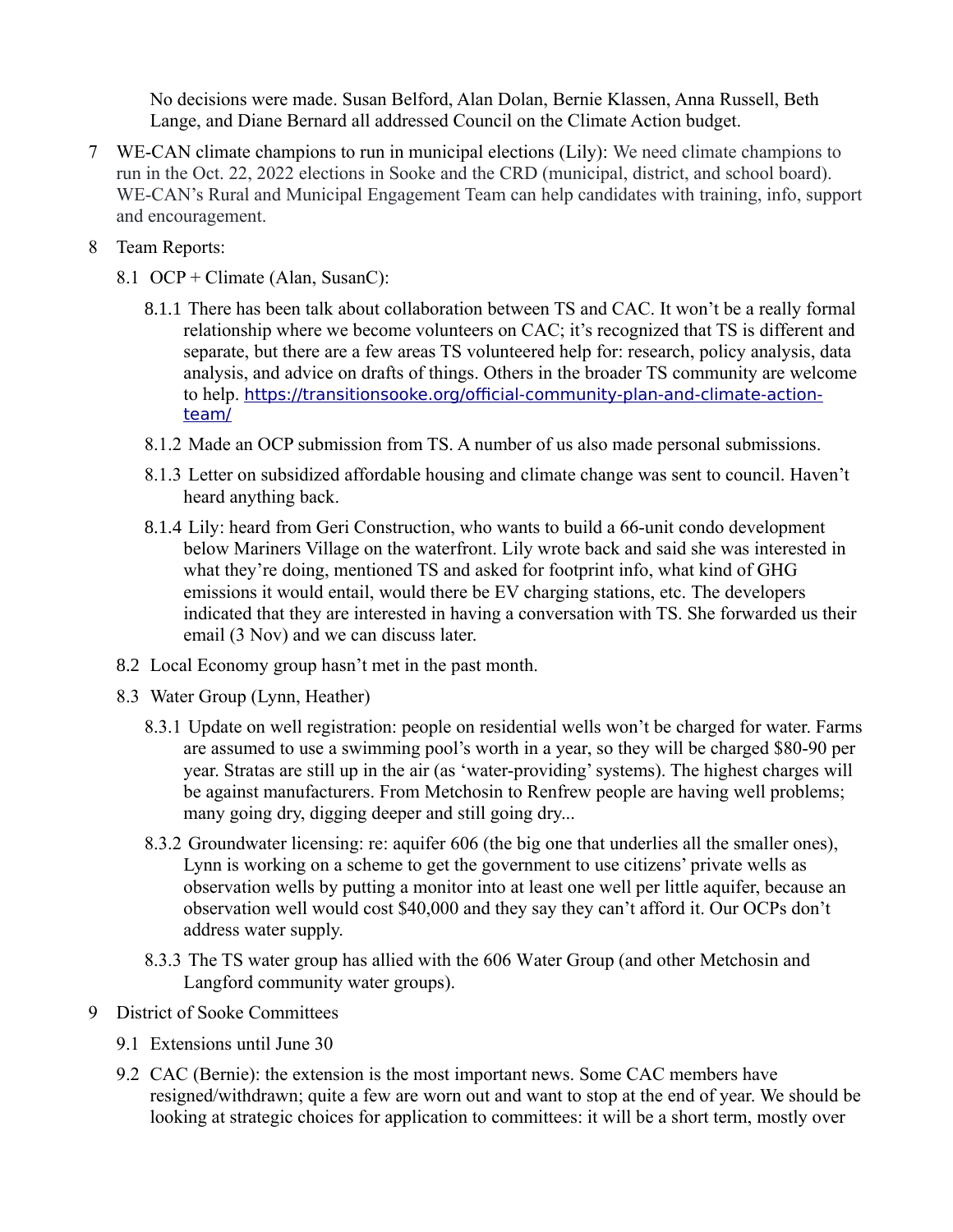by the end of April. Submission of budget ask to council is done. Report-writing still in progress, should be done within 4-5 months. Looking at launch of 7% solution for Earth Day 2022.

- 9.3 Land Use and Development: one meeting was cancelled, then there was a meeting on the OCP where no one ready to say anything, and then another at which the council chairperson didn't show so Susan B chaired it. A number of the committee members wouldn't say what they thought about the OCP. Concrete in the new library and sports box will release about 800 tonnes of CO2 equivalent; we have to be careful about development in many different areas. Concrete is the biggest one. Bernie reminded everybody about hempcrete. Development is a massive concern for Sooke GHG-wise, in trying to stick to our 50% reduction, and it doesn't seem like there's any way to stop it. There are legal ramifications of trying to undo things that have already been approved. At 15,000 people (last census 13,000), we stop getting a community grant of \$300,000 and start paying 90% of RCMP fees instead of 70%; Bernie noted that needing to raise taxes will happen just because of all these things that will change with new census info. If we focus on water as well as climate change, maybe we can stop development in some way. **Action item: Alan (for the OCP/Climate group) will draft a letter about a moratorium on approvals of new development, and then send it out for approval.**
- 9.4 Economic Development: The regularly scheduled meeting did not have a quorum and so was postponed to the next week. At that meeting they discussed the problem with parking at the District's marina/boat launch behind the Prestige Hotel (to be further discussed next month) and spent most of their time on possible changes required to the draft Sooke Community Economic Development strategy resulting from public comments to that draft. Areas of prime concern to the public requiring discussion by this committee as highlighted by Sue Welke, Community Development Officer were:
	- 9.4.1 Whether it is in Sooke's best interest to apply to CECI (Canada Export Community Investments) which supports Canadian communities seeking to attract, retain and expand foreign direct investment. This program focuses mostly on the U.S., Brazil and China as well as other Asian and European countries. Several of the public commented on the fact that some of the targeted countries did not have the best track record on environmental protection and/or human rights. It was decided to leave it (applying to CECI) in but add something about focusing on local and regional businesses as well.
	- 9.4.2 If, in the process of attracting primarily LCR (low carbon resilience) businesses to Sooke, the District's CED strategy should state that, for those businesses that did not have their LCR protocols in place yet, they should be able to "compensate" for their higher GHG emissions. It was decided since "offsets" are inherent in the LCR model to just leave the mention of compensating out altogether.
	- 9.4.3 How much reference there was to climate change/strategy? That was left for another meeting because they wanted to see what the OCP came up with, and the CAC, before they made their own decision on whether they were going to emphasize that or not. There will eventually be a new ED officer.
- 9.5 OCP: everything has gone offline; we don't know if they've met.
- 10 Sooke Food CHI came out with an amazing report this year on food sustainability in the Sooke region. They got a grant and had people paid to put it together. We should get behind Sooke Food CHI. **Action item: Alan will talk to Steven Hindrichs.**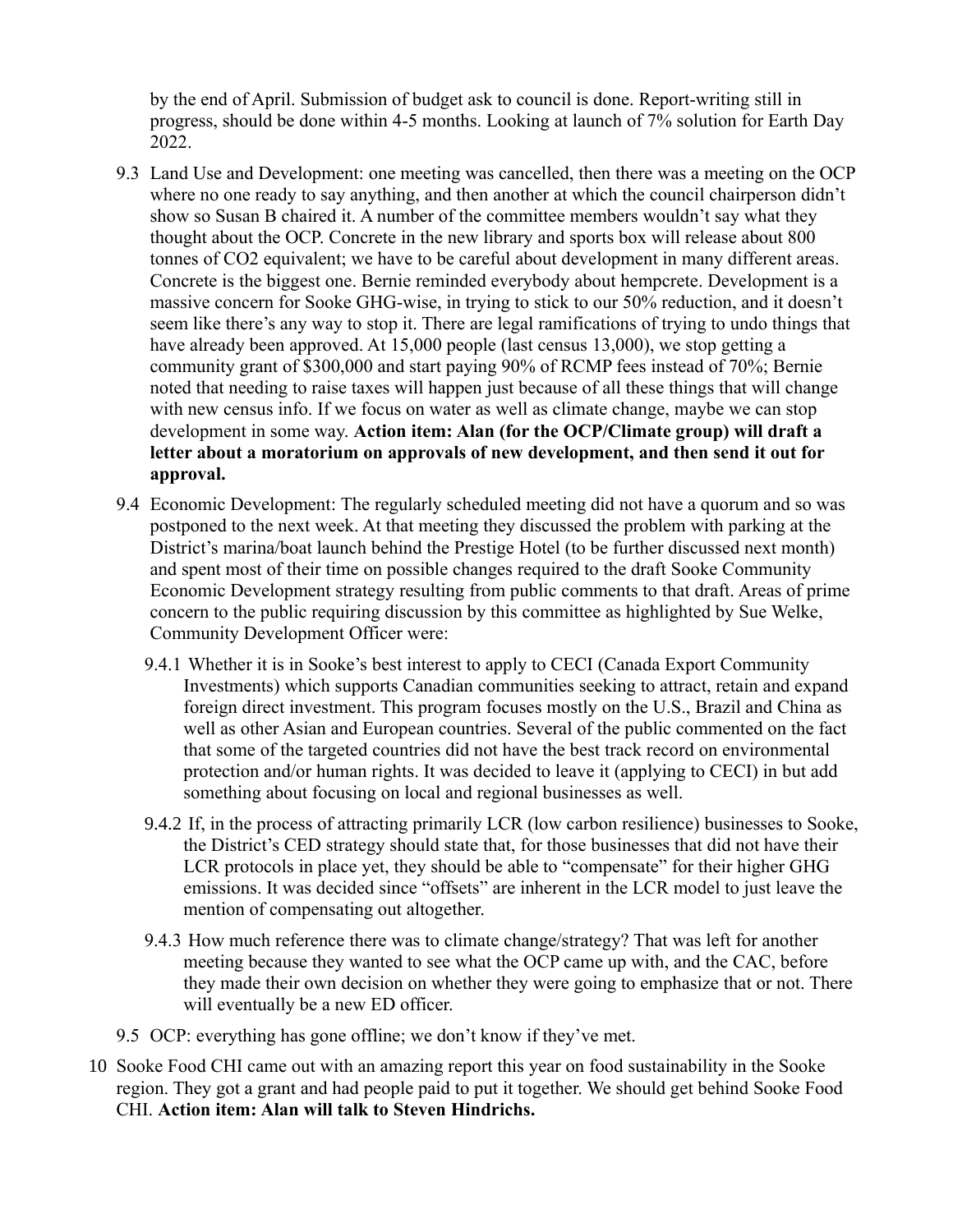11 Adjourn.

Next meeting: December 1, Facilitator: Lily, Notetaker: Allie

#### **Email Decisions**

1. Please find attached Transition Sooke's submission to the District of Sooke in response to the latest draft of the OCP. The submission was prepared by members of the OCP and Climate Emergency Team. In order to submit it as a Transition Sooke document, we felt that Active Members needed to support the document. So please respond to this email with either: YES I support this document; NO I do not support the document.

**Passed.**

2. Last week I circulated an email request to the active members of Transition Sooke for permission for Transition Sooke to join with other climate action groups to sign an open letter to Premier Horgan in regards to the Climate Emergency. The letter calls on the BC government to recognize the urgency and alarm that people are feeling as the climate crisis is directly impacting our communities and our health (heat dome, wildfires, drought, etc.). It urges the BC government to develop and implement a transformative 10-point climate emergency plan. **Passed.**

3. Recent research on affordable housing being constructed in Sooke shows that the buildings will not help in meeting our climate emergency goal and could be expensive and represent health threats for tenants. The OCP and Climate Team has prepared a letter to council and once again we would like to send it from our whole organization. Please indicate whether you support the attached letter. **Passed** with one change from Christina Schlattner.

4. Transition Sooke will be filling out the Community Economic Development Strategic Plan survey as a "non-profit". Attached are the answers to the survey questions that the TS Local Economy working group has put together. Since it will be submitted in the name of TS, we are sending the survey questions' answers to the active members list for approval. **Passed.**

5. TS to sign the resolution for the protection of our endangered ecosystems in BC. **Passed.**